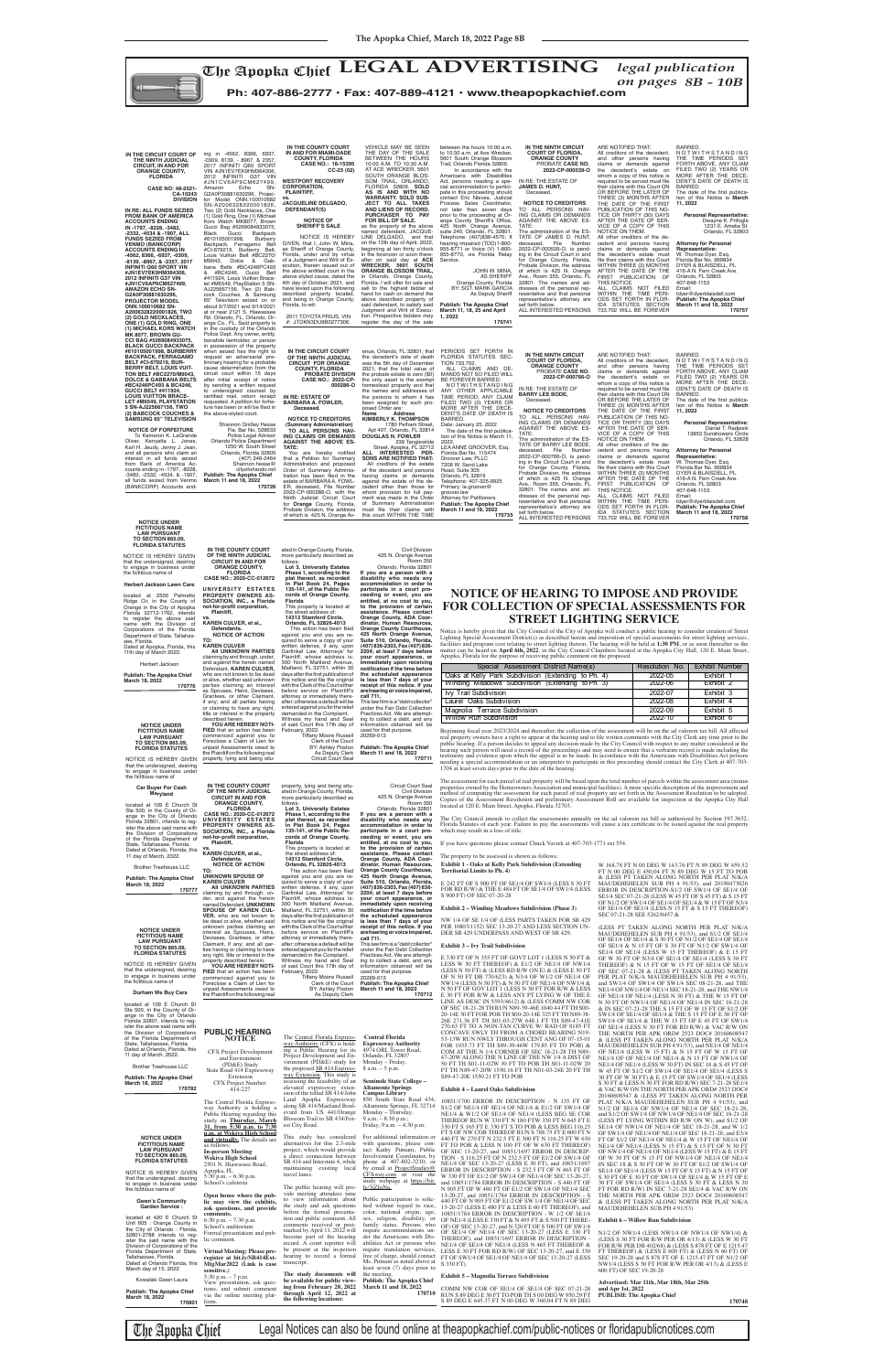The Apopka Chief Legal Notices can also be found online at theapopkachief.com/public-notices or floridapublicnotices.com

| ind reserves the right to accept or reject any analog an olds                                                                                                                                                                                                                                                                                                                                                                                                                                                                                                                                                                                                                                                                                                                                                                                                                                                                                                         |                                                                                                                                                                                                                                                                                                                                                                                                                                                                                                                                                                                                                                                                                                                                                                                                      |                                                                                                                                                                                                                                                                                                                                                                                                                                                                                                                                                                                                                                                                                                                                                                                              |                                                                                                                                                                                                                                                                                                                                                                                                                                                                                                                                                                                                                                                                                                                                                                                                                        |                                                                                                                                                                                                                                                                                                                                                                                                                                                                                                                                                                                                                                                                                                          |                                                                                                                                                                                                                                                                                                                                                                                                                                                                                                                                                                                                                                                                                                                                                                            |                                                                                                                                                                                                                                                                                                                                                                                                                                                                                                                                                                                                                                                                                                                                                                                                                                                                                                                 |                                                                                                                                                                                                                                                                                                                                                                                                                                                                                                                                                                                                                                                                                                                                                                                                                 |
|-----------------------------------------------------------------------------------------------------------------------------------------------------------------------------------------------------------------------------------------------------------------------------------------------------------------------------------------------------------------------------------------------------------------------------------------------------------------------------------------------------------------------------------------------------------------------------------------------------------------------------------------------------------------------------------------------------------------------------------------------------------------------------------------------------------------------------------------------------------------------------------------------------------------------------------------------------------------------|------------------------------------------------------------------------------------------------------------------------------------------------------------------------------------------------------------------------------------------------------------------------------------------------------------------------------------------------------------------------------------------------------------------------------------------------------------------------------------------------------------------------------------------------------------------------------------------------------------------------------------------------------------------------------------------------------------------------------------------------------------------------------------------------------|----------------------------------------------------------------------------------------------------------------------------------------------------------------------------------------------------------------------------------------------------------------------------------------------------------------------------------------------------------------------------------------------------------------------------------------------------------------------------------------------------------------------------------------------------------------------------------------------------------------------------------------------------------------------------------------------------------------------------------------------------------------------------------------------|------------------------------------------------------------------------------------------------------------------------------------------------------------------------------------------------------------------------------------------------------------------------------------------------------------------------------------------------------------------------------------------------------------------------------------------------------------------------------------------------------------------------------------------------------------------------------------------------------------------------------------------------------------------------------------------------------------------------------------------------------------------------------------------------------------------------|----------------------------------------------------------------------------------------------------------------------------------------------------------------------------------------------------------------------------------------------------------------------------------------------------------------------------------------------------------------------------------------------------------------------------------------------------------------------------------------------------------------------------------------------------------------------------------------------------------------------------------------------------------------------------------------------------------|----------------------------------------------------------------------------------------------------------------------------------------------------------------------------------------------------------------------------------------------------------------------------------------------------------------------------------------------------------------------------------------------------------------------------------------------------------------------------------------------------------------------------------------------------------------------------------------------------------------------------------------------------------------------------------------------------------------------------------------------------------------------------|-----------------------------------------------------------------------------------------------------------------------------------------------------------------------------------------------------------------------------------------------------------------------------------------------------------------------------------------------------------------------------------------------------------------------------------------------------------------------------------------------------------------------------------------------------------------------------------------------------------------------------------------------------------------------------------------------------------------------------------------------------------------------------------------------------------------------------------------------------------------------------------------------------------------|-----------------------------------------------------------------------------------------------------------------------------------------------------------------------------------------------------------------------------------------------------------------------------------------------------------------------------------------------------------------------------------------------------------------------------------------------------------------------------------------------------------------------------------------------------------------------------------------------------------------------------------------------------------------------------------------------------------------------------------------------------------------------------------------------------------------|
| <b>FORD</b><br>2016<br>2012<br><b>HYUN</b><br><b>CHRY</b><br>2004<br>1993<br><b>SER</b><br>2007<br>YAMA<br><b>HOND</b><br>2004<br>CADI<br>2008<br>2007<br><b>SUBA</b><br>March 18, 2022<br><b>STORAGE SENSE SELF STORAGE</b><br><b>NOTICE IS HEREBY GIVEN</b> that Storage Sense Lake Nona<br>Located at 10906 Moss Park Rd, Orlando, Florida 32832 in-<br>tends to sell the personal property described below to enforce<br>a lien imposed on said property Under the Florida Facility Act<br>Statute (Section: 83.801-83.809) The Sale shall take place on-<br>line at www.lockerfox.com and closes on the 23rd day of March<br>2022 at 3:00 P.M Property will be sold for cash only. Unit must<br>be cleaned out within 72 hours of purchase with a \$100 cash<br>cleaning Deposit.<br>John King-Unit 277- Personal Property<br>March 11 and 18, 2022                                                                                                              | 3FADP4BJ2GM133799<br>KMHCU4AEXCU129567<br>3C8FY68824T214608<br>SERA0290H293<br>JYARJ10E67A001854<br>1HFSC550X4A000163<br>1GYEE53A380194778<br>JF1GD61627H520078<br>170761<br>170725                                                                                                                                                                                                                                                                                                                                                                                                                                                                                                                                                                                                                  | IN THE CIRCUIT COURT<br>FOR ORANGE COUNTY,<br><b>FLORIDA</b><br><b>PROBATE DIVISION</b><br>File No. 2022-CP-000124-O<br><b>Division Probate</b><br>IN RE: ESTATE OF<br><b>ELSIE ANN FACUNDUS</b><br>a/k/a ELSIE A. FACUNDUS<br>Deceased.<br><b>NOTICE TO CREDITORS</b><br>The administration of the<br>estate of Elsie Ann Facun-<br>dus, deceased, whose date of<br>death was February 28, 2021,<br>is pending in the Circuit Court<br>for ORANGE County, Florida.<br>Probate Division, the address<br>of which is 425 N. Orange<br>Avenue, Room 350, Orlando,<br>Florida 32801. The names and<br>addresses of the personal rep-<br>resentative and the personal<br>representative's attorney are<br>set forth below.<br>All creditors of the dece-                                         | dent and other persons having<br>claims or demands against<br>decedent's estate on whom a<br>copy of this notice is required<br>to be served must file their<br>claims with this court ON OR<br>BEFORE THE LATER OF 3<br>MONTHS AFTER THE TIME<br>OF THE FIRST PUBLICA-<br>TION OF THIS NOTICE OR<br>30 DAYS AFTER THE DATE<br>OF SERVICE OF A COPY OF<br>THIS NOTICE ON THEM.<br>All other creditors of the<br>decedent and other persons<br>having claims or demands<br>against decedent's estate<br>must file their claims with this<br>court WITHIN 3 MONTHS<br>AFTER THE DATE OF THE<br>FIRST PUBLICATION OF<br>THIS NOTICE.<br>ALL CLAIMS NOT FILED<br>WITHIN THE TIME PERI-<br>ODS SET FORTH IN FLOR-<br>IDA STATUTES SECTION<br>733.702 WILL BE FOREVER<br>BARRED.                                             | NOTWITHSTANDING<br>THE TIME PERIODS SET<br>FORTH ABOVE, ANY CLAIM<br>FILED TWO (2) YEARS OR<br>MORE AFTER THE DECE-<br>DENT'S DATE OF DEATH IS<br>BARRED.<br>The date of first publica-<br>tion of this notice is March 18,<br>2022.<br>Personal Representative:<br>Jack M. Facundus<br>1650 Berkshire Ave<br>Winter Park, Florida 32789<br><b>Attorney for Personal</b><br>Representative:<br>Stephen G. Knight<br>E-mail Addresses:<br>geoff@deloachplanning.com<br>Florida Bar No. 119241<br>DeLoach, P.L.<br>1206 East Ridgewood Street<br>Orlando, FL 32803<br>Telephone: (407) 480-5005<br>Publish: The Apopka Chief<br>March 18 and 25, 2022<br>170785                                            | IN THE CIRCUIT COURT OF<br>THE NINTH JUDICIAL CIR-<br><b>CUIT, IN AND FOR ORANGE</b><br><b>COUNTY, FLORIDA</b><br>Case No.: 22 DR 2669<br>Division: 30<br>Mauricio A. Piccoli,<br>Petitioner<br>and<br>Danielle de Freitas<br>Carvalho,<br>Respondent.<br><b>NOTICE OF ACTION</b><br><b>FOR DISSOLUTION</b><br>OF MARRIAGE<br>(NO CHILD OR<br><b>FINANCIAL SUPPORT)</b><br>TO: Danielle de Freitas<br>Carvalho<br>11731 Bella Milano Ct.<br>Windermere, FL 34786<br>YOU ARE NOTIFIED that an<br>action for dissolution of mar-<br>riage has been filed against<br>you and that you are required<br>to serve a copy of your writ-                                                                                                                                           | ten defenses, if any, to it on<br>Mauricio A. Piccoli whose ad-<br>dress is 6388 Castelven Drive<br>#108 Orlando, FL 32835 on<br>or before 5/12/2022, and file<br>the original with the clerk of<br>this Court at 425 N Orange<br>Ave, Orlando, FL 32801, be-<br>fore service on Petitioner or<br>immediately thereafter. If you<br>fail to do so, a default may<br>be entered against you for<br>the relief demanded in the<br>petition.<br>The action is asking the court<br>to decide how the follow-<br>ing real or personal property<br>should be divided:<br><b>NONE</b><br>Copies of all court docu-<br>ments in this case, includ-<br>ing orders, are available<br>at the Clerk of the Circuit<br>Court's office. You may re-<br>view these documents upon<br>request.<br>You must keep the Clerk of<br>the Circuit Court's office<br>notified of your current ad-<br>dress. (You may file Desig-       | nation of Current Mailing<br>and E-Mail Address, Florida<br>Supreme Court Approved<br>Family Law Form 12.915.)<br>Future papers in this lawsuit<br>will be mailed or e-mailed to<br>the address(es) on record at<br>the clerk's office.<br>WARNING: Rule 12.285<br>Florida Family Law Rules<br>of Procedure, requires cer-<br>tain automatic disclosure<br>of documents and informa-<br>tion. Failure to comply can<br>result in sanctions, includ-<br>ing dismissal or striking of<br>pleadings.<br>Dated: MARCH 14, 2022<br><b>Tiffany Moore Russell</b><br><b>Orange County</b><br>Clerk of the Cour<br>CLERK OF THE CIRCUIT<br><b>COURT</b><br>By: MELISSA RIVERA<br><b>CIRCUIT COURT SEAL</b><br><b>Deputy Clerk</b><br><b>Publish: The Apopka Chief</b><br>March 18, 25, April 1 and<br>8, 2022<br>170793 |
| <b>NOTICE OF SALE</b><br>property described<br>The<br>herein will be sold to the<br>highest bidder at 9:00 a.m.<br>on March 31, 2022 at: 4502<br>Old Winter Garden Rd. Suite<br>H, Orlando, Florida 32811.<br>Seller makes no representa-<br>tions and/or warranties as<br>to the state of title and exis-<br>tence of any liens.<br><b>PROPERTY DESCRIPTION:</b><br>Miscellaneous pieces of con-<br>vention style furniture and<br>rolls of carpet, vinyl, plastic<br>and formica, assorted sec-<br>tions of piping, structural com-<br>ponents and hardware, pieces<br>of shelving and racking, tem-<br>porary lighting fixtures, power<br>strips, cords and various elec-<br>trical components, sheets of<br>IN THE NINTH JUDICIAL<br><b>CIRCUIT COURT FOR OR-</b><br>ANGE COUNTY, FLORIDA<br>File #: 2022-CP-000011-O<br><b>Division: PROBATE</b><br>IN RE: ESTATE OF<br><b>ZENG JING</b>                                                                         | non-structural plywood, misc.<br>boxes of tile, minor assort-<br>ment of tools, a couple of lad-<br>ders, some tie down and rope,<br>TVs, wall mounting brackets,<br>vacuum cleaner(s), and vari-<br>ous other items.<br><b>PROPERTY LOCATION:</b><br>4502 Old Winter Garden Rd,<br>Suite H, Orlando,<br>Florida 32811<br><b>FORMER OWNER/TENANT:</b><br>Hu Yi Ru; Best Exhibition Ser-<br>vices, LLC<br>David J. Pedersen<br>1901 Woodward Street<br>Orlando, FL 32803<br>407-896-8008<br><b>Publish: The Apopka Chief</b><br>March 11 and 18, 2022<br>170749<br>against decedent's estate<br>must file their claims with this<br>court WITHIN 3 MONTHS<br>AFTER THE DATE OF THE<br>FIRST PUBLICATION OF<br>THIS NOTICE.<br>ALL CLAIMS NOT FILED<br>WITHIN THE TIME PERI-<br>ODS SET FORTH IN FLOR- | IN THE CIRCUIT COURT<br><b>FOR ORANGE COUNTY.</b><br><b>FLORIDA,</b><br>PROBATE DIVISION<br>File No. 2022-CP-000474-O<br>Division 1<br>IN RE: ESTATE OF<br><b>JOAN BENNETT</b><br><b>CLAYTON</b><br>Deceased.<br><b>NOTICE TO CREDITORS</b><br>The administration of the<br>Estate of Joan Bennett Clay-<br>ton, deceased, whose date of<br>death was August 16, 2021,<br>is pending in the Circuit Court<br>for Orange County, Florida,<br>Probate Division, the address<br>of which is 425 North Orange<br>Avenue, Room 355, Orlando,<br>Florida 32801. The names<br>and addresses of the Per-<br>sonal Representative and the<br>Personal Representative's at-<br>torney are set forth below.<br>All creditors of the dece-<br>dent and other persons having<br>claims or demands against | decedent's Estate on whom a<br>copy of this Notice is required<br>to be served must file their<br>claims with this Court ON OR<br>BEFORE THE LATER OF 3<br>MONTHS AFTER THE TIME<br>OF THE FIRST PUBLICA-<br>TION OF THIS NOTICE OR<br>30 DAYS AFTER THE DATE<br>OF SERVICE OF A COPY OF<br>THIS NOTICE ON THEM.<br>All other creditors of the<br>decedent and other persons<br>having claims or demands<br>against decedent's Estate<br>must file their claims with this<br>court WITHIN 3 MONTHS<br>AFTER THE DATE OF THE<br>FIRST PUBLICATION<br>- OF<br>THIS NOTICE.<br>ALL CLAIMS NOT FILED<br>WITHIN THE TIME PERI-<br>ODS SET FORTH IN FLOR-<br>IDA STATUTES SECTION<br>733.702 WILL BE FOREVER<br><b>BARRED</b><br>NOTWITHSTANDING<br>THE TIME PERIODS SET<br>FORTH ABOVE, ANY CLAIM<br>FILED TWO (2) YEARS OR | MORE AFTER THE DECE-<br>DENT'S DATE OF DEATH IS<br>BARRED.<br>The date of first publica-<br>tion of this Notice is March 18.<br>2022.<br>Pesonal Representative:<br>Charles W. Clayton III<br>1230 N. Park Avenue<br>Winter Park, Florida 32789<br><b>Attorney for Personal</b><br>Representative:<br>William R. Lowman, Jr.<br>Florida Bar Number:8966<br>Shuffield, Lowman &<br>Wilson, P.A.<br>1000 Legion Place,<br><b>Suite 1700</b><br>Orlando, Florida 32801<br>Telephone: (407) 581-9800<br>Fax: (407) 581-9801<br>E-Mail: wlowman@<br>shuffieldlowman.com<br>Secondary E-Mail:<br>probateservice@<br>shuffieldlowman.com<br><b>Publish: The Apopka Chief</b><br>March 18 and 25, 2022<br>170760 | IN THE CIRCUIT COURT<br>OF THE NINTH JUDICIAL<br><b>CIRCUIT, IN AND FOR</b><br><b>ORANGE COUNTY.</b><br><b>FLORIDA</b><br>CASE NUMBER: 2022-CA-<br>884-O<br><b>DIVISION NUMBER: 37</b><br>IN RE: FORFEITURE OF<br>\$1,637.00 IN U.S. CUR-<br><b>RENCY</b><br><b>NOTICE OF ACTION</b><br>TO:<br><b>JOSHUA PAUL ELLIS</b><br>YOU ARE NOTIFIED that<br>an action pursuant to the Florida<br>Contraband Forfeiture Act has<br>been filed by the Orange County<br>Sheriff's Office on the following<br>property in Orange County, FL:<br>\$1,637.00 in U.S. Currency<br>seized on or about the 16th day<br>of December, 2021, at or near<br>9991 University Blvd., Orlando,<br>Orange County, Florida. You are<br>required to serve a copy of your                              | written defenses, if any, to the<br>Assistant General Counsel for<br>the Orange County Sheriff's<br>Office, Legal Services, P.O. Box<br>1440, Orlando, Florida 32802,<br>within 30 days of this publica-<br>tion, and file the original with<br>the Clerk of this Court either<br>before service on Petitioner's<br>attorney or immediately there-<br>after; otherwise a default will be<br>entered against you for the relief<br>demanded in the Petition for<br>Final Judgment of Forfeiture.<br><b>REQUESTS FOR AC-</b><br><b>COMMODATIONS BY PER-</b><br><b>SONS WITH DISABILITIES.</b><br>If you are a person with<br>disability who needs any<br>accommodation in order to<br>participate in this proceed-<br>ing, you are entitled, at no<br>cost to you, to the provision<br>of certain assistance. Please<br>contact ADA Coordinator.<br>Human Resources, Orange                                       | County Courthouse, 425<br>North Orange Avenue, Suite<br>510, Orlando, Florida, (407)<br>836-2303, at least 7 days<br>before your scheduled court<br>appearance, or immediately<br>upon receiving this notifica-<br>tion if the time before the<br>scheduled appearance is less<br>than 7 days; if you are hearing<br>or voice impaired, call 711.<br>DATED this 7 day of March<br>2022.<br>TIFFANY MOORE RUSSELI<br>Clerk of the Court<br><b>BY: Brian Williams</b><br>Deputy Clerk<br>CIRCUIT COURT SEAL<br><b>Civil Division</b><br>425 N. Orange Avenue<br><b>Room 350</b><br>Orlando, Florida 32801<br><b>Publish: The Apopka Chief</b><br>March 11, 18, 25 and April 1,<br>2022<br>170744                                                                                                                  |
| deceased<br><b>NOTICE TO CREDITORS</b><br>The administration of<br>the estate of. Zeng Jing, de-<br>ceased, whose date of death<br>was April 7, 2021, is pending<br>in the Circuit Court for OR-<br>ANGE County, Florida, Pro-<br>bate Division, the address of<br>which is 425 N. Orange Av-<br>enue. Orlando, FL 32801. The<br>names and addresses of the<br>personal representatives and<br>the personal representatives'<br>attorney are set forth below.<br>All creditors of the dece-<br>dent and other persons having<br>claims or demands against<br>decedent's estate on whom a<br>copy of this notice is required<br>to be served must file their<br>claims with this court ON OR<br>BEFORE THE LATER OF 3<br>MONTHS AFTER THE TIME<br>OF THE FIRST PUBLICA-<br>TION OF THIS NOTICE OR<br>30 DAYS AFTER THE DATE<br>OF SERVICE OF A COPY OF<br>THIS NOTICE ON THEM.<br>All other creditors of the<br>decedent and other persons<br>having claims or demands | IDA STATUTES SECTION<br>733.702 WILL BE FOREVER<br><b>BARRED.</b><br>NOTWITHSTANDING<br>THE TIME PERIODS SET<br>FORTH ABOVE, ANY CLAIM<br>FILED TWO (2) YEARS OR<br>MORE AFTER THE DECE-<br>DENT'S DATE OF DEATH IS<br>BARRED.<br>Personal Representative:<br>Xue Yan<br>1403, Bldg 10.<br>Shanshuiju<br>Zhonghanhuayu-<br>ancheng, Zuanwu<br>District, Nanjing City<br><b>Attorney for Personal</b><br>Representative:<br>Eric Enrique Esq.<br>Attorney for Personal<br>Representative<br>Florida Bar #: 0041998<br>836 Executive Lane, Suite 120<br>Rockledge, FL 32955<br>$(321) 638 - 2009$<br>Email:<br>e.enrique@enriq<br>uelawfirm, com<br>Publish: The Apopka Chief<br>March 11 and 18, 2022<br>170713                                                                                       | IN THE CIRCUIT COURT<br>FOR ORANGE COUNTY,<br><b>FLORIDA</b><br>PROBATE DIVISION<br>File No. 2022-CP-000174-0<br>Division<br>IN RE: ESTATE OF<br>Juanita V. Wicker<br>Deceased.<br><b>NOTICE TO CREDITORS</b><br>The administration of the<br>estate of Juanita V. Wicker,<br>deceased, whose date of<br>death was August 23, 2021,<br>is pending in the Circuit<br>Court for Orange County,<br>Florida, Probate Division,<br>the address of which is 425<br>N. Orange Avenue, Orlando,<br>Florida 32801. The names<br>and addresses of the personal<br>representative and the per-<br>sonal representative's attor-<br>ney are set forth below.<br>All creditors of the dece-<br>dent and other persons having<br>claims or demands against                                                 | decedent's estate on whom a<br>copy of this notice is required<br>to be served must file their<br>claims with this court ON OR<br>BEFORE THE LATER OF 3<br>MONTHS AFTER THE TIME<br>OF THE FIRST PUBLICA-<br>TION OF THIS NOTICE OR<br>30 DAYS AFTER THE DATE<br>OF SERVICE OF A COPY OF<br>THIS NOTICE ON THEM.<br>All other creditors of the<br>decedent and other persons<br>having claims or demands<br>against decedent's estate<br>must file their claims with this<br>court WITHIN 3 MONTHS<br>AFTER THE DATE OF THE<br>FIRST PUBLICATION<br>- OF<br>THIS NOTICE.<br>ALL CLAIMS NOT FILED<br>WITHIN THE TIME PERI-<br>ODS SET FORTH IN FLOR-<br>IDA STATUTES SECTION<br>733.702 WILL BE FOREVER<br>BARRED.<br>NOTWITHSTANDING<br>THE TIME PERIODS SET<br>FORTH ABOVE, ANY CLAIM                                 | FILED TWO (2) YEARS OR<br>MORE AFTER THE DECE-<br>DENT'S DATE OF DEATH IS<br>BARRED.<br>The date of first publica-<br>tion of this notice is March 11.<br>2022.<br>Personal Representative:<br>Perry Timothy Wicker<br>14114 Boggy Creek Road<br>Orlando, Florida 32824<br>Attorney for Personal<br>Representative:<br>Michelle L. Rivera<br>Attorney<br>Florida Bar Number: 85325<br><b>Overstreet Law</b><br>100 Church Street<br>Kissimmee, Florida 34741<br>Telephone: (407) 847-5151<br>E-Mail: mrivera@<br>kisslawyer.com<br>Secondary E-Mail:<br>contact@kisslawyer.com<br><b>Publish: The Apopka Chief</b><br>March 11 and 18, 2022<br>170727                                                    | IN THE CIRCUIT COURT<br>OF THE NINTH JUDICIAL<br><b>CIRCUIT, IN AND FOR</b><br><b>ORANGE COUNTY,</b><br><b>FLORIDA</b><br>CASE NUMBER: 2022-CA-<br>880-O<br><b>DIVISION NUMBER: 36</b><br>IN RE: FORFEITURE OF<br><b>2006 TOYOTA SIENNA, VIN</b><br>5TDZA23C16S528089, AND<br>\$6,464.00 IN U.S. CUR-<br><b>RENCY</b><br><b>NOTICE OF ACTION</b><br>TO:<br><b>ROBERTO ARROYO</b><br>YOU ARE NOTIFIED that<br>an action pursuant to the Florida<br>Contraband Forfeiture Act has<br>been filed by the Orange County<br>Sheriff's Office on the following<br>property in Orange County,<br>FL: 2006 Toyota Sienna, VIN<br>5TDZA23C16S528089, and<br>\$6,464.00 in U.S. Currency<br>seized on or about the 15th<br>day of December, 2021, at or<br>near 3820 Cedarwaxwing Av- | enue, Orlando, Orange County,<br>Florida.<br>You are required to serve a<br>copy of your written defenses,<br>if any, to the Assistant General<br>Counsel for the Orange County<br>Sheriff's Office, Legal Services,<br>P.O. Box 1440, Orlando, Florida<br>32802, within 30 days of this<br>publication, and file the original<br>with the Clerk of this Court either<br>before service on Petitioner's<br>attorney or immediately there-<br>after; otherwise a default will be<br>entered against you for the relief<br>demanded in the Petition for<br>Final Judgment of Forfeiture.<br><b>REQUESTS FOR</b><br><b>ACCOMMODATIONS</b><br><b>BY PERSONS WITH</b><br><b>DISABILITIES.</b><br>If you are a person with<br>disability who needs any<br>accommodation in order to<br>participate in this proceed-<br>ing, you are entitled, at no<br>cost to you, to the provision<br>of certain assistance. Please | contact ADA Coordinator.<br>Human Resources, Orange<br>County Courthouse, 425<br>North Orange Avenue, Suite<br>510, Orlando, Florida, (407)<br>836-2303, at least 7 days<br>before your scheduled court<br>appearance, or immediately<br>upon receiving this notifica-<br>tion if the time before the<br>scheduled appearance is less<br>than 7 days; if you are hearing<br>or voice impaired, call 711.<br>DATED this 10TH day of<br>March, 2022.<br>TIFFANY MOORE RUSSELL<br>Clerk of the Court<br>BY: Sarah Carcano<br><b>Deputy Clerk</b><br><b>CIRCUIT COURT SEAL</b><br><b>Civil Division</b><br>425 N. Orange Avenue<br><b>Room 350</b><br>Orlando, Florida 32801<br><b>Publish: The Apopka Chief</b><br>March 18, 25, April 1 and 8,<br>2022<br>170783                                                  |

| The<br>Apopka Chief<br><b>PUBLIC</b><br><b>NOTICES</b><br>Ph: 407-886-2777<br>Fax: 407-889-4121<br>LEGALS CAN BE FOUND<br><b>ON PAGES</b><br>8B - 10B                                                                                                                                                                                                                                                                                                                                                          | <b>NOTICE OF SALE</b><br>Vehicle will be sold, as is. Sell-<br>er reserves the right to refuse<br>any bid. Terms of bid are cash<br>only. Buyer must have funds<br>on hand at time of sale.<br>1N4AL3AP4FC179732<br><b>2015 NISS</b><br>JN8AZ08T97W507533<br><b>2007 NISS</b><br>The auction will take place on<br>APRIL 08, 2022 at 08:00 AM<br>at 1331 W. Central Blvd., Or-<br>lando, FL 32805.<br>All Auto Towing, Inc.<br>March 18, 2022<br>170788<br><b>NOTICE UNDER</b><br><b>FICTITIOUS NAME</b><br><b>LAW PURSUANT</b> | <b>NOTICE OF SALE</b><br>Vehicle will be sold, as is. Sell-<br>er reserves the right to refuse<br>any bid. Terms of bid are cash<br>only. Buyer must have funds<br>on hand at time of sale.<br>JA4AP3AU0JZ005144<br><b>2018 MITS</b><br>The auction will take place on<br>APRIL 04, 2022 at 08:00 AM<br>at 1331 W. Central Blvd., Or-<br>lando, FL 32805.<br>All Auto Towing, Inc.<br>March 18, 2022<br>170789<br><b>NOTICE UNDER</b><br><b>FICTITIOUS NAME</b><br><b>LAW PURSUANT</b><br><b>TO SECTION 865.09,</b><br><b>FLORIDA STATUTES</b><br>NOTICE IS HEREBY GIVEN<br>that the undersigned, desiring                                   | pursuant to Florida statute 713.78.<br>1J4FY19P8PP267908<br>1993<br>2J4FY29S8NJ530693<br>1992<br>March 18, 2022<br>vehicle(s) will be sold for cash to the highest bidder:<br>2005<br><b>KIA</b><br><b>BUICK</b><br>2001<br><b>NISSAN</b><br>2007<br><b>CHEV</b><br>2013                                                                                                                                                                                                                                                                                                                                                             | <b>NOTICE OF PUBLIC SALE</b><br>MFSI Towing & Recovery, LLC gives notice that on 04/10/2022<br>at 08:30 AM the following vehicles(s) may be sold by public sale<br>at 3274 OVERLAND ROAD APOPKA, FL 32703 to satisfy the<br>lien for the amount owed on each vehicle for any recovery, tow-<br>ing, or storage services charges and administrative fees allowed<br><b>JEP</b><br>JEEP<br>170774<br><b>NOTICE OF SALE</b><br>PURSUANT TO F.S. 713.78 FOR SALE<br>On 8TH DAY OF APRIL, 2022 at 10:00 a.m., at BJ'S TOWING<br>SERVICE, 670 E. Mason Ave., Apopka, FL 32703, the following<br>KNAFE161455068696<br>2G4WB55K211215084<br>1N4AL21E87C221393<br>1G11H5SA2DF272142<br>BJ'S Towing reserves the right to accept or reject any and all | IN THE CIRCUIT COURT OF<br>THE 9TH JUDICIAL CIRCUIT,<br>IN AND FOR ORANGE<br><b>COUNTY, FLORIDA</b><br>Case No. 2022-DR-946<br>Division: 42<br>Garline St. Hubert<br>Petitioner<br>and<br>Wilbert E. Moore<br>Respondent<br><b>NOTICE OF ACTION</b><br>FOR PETITION FOR<br><b>DISSOLUTION OF MAR-</b><br><b>RIAGE WITH NO DEPEN-</b><br><b>DENT OR PROPERTY)</b><br>TO:<br>Wilbert E. Moore<br>4634 Chateau Rd.<br>Orlando, FL 32805<br>YOU ARE NOTIFIED that an<br>action for Dissolution of Mar-<br>riage has been filed against<br>you and that you are required | Garline St. Hubert whose ad-<br>dress is 885 Hickory Ave, Or-<br>ange City, Florida 32763 on<br>or before May 12, 2022, and<br>file the original with the clerk<br>of this Court at 425 N. Orange<br>Avenue, Suite 320, Orlando,<br>FL 32801 before service on<br>Petitioner or immediately<br>thereafter. If you fail to do<br>so, a default may be entered<br>against you for the relief de-<br>manded in the petition.<br>{If applicable, insert the legal<br>description of real property,<br>a specific description of per-<br>sonal property, and the name<br>of the county in Florida where<br>the property is located}<br><b>NONE</b><br>Copies of all court docu-<br>ments in this case, includ-<br>ing orders, are available<br>at the Clerk of the Circuit<br>Court's office. You may re-<br>view these documents upon<br>request.<br>You must keep the Clerk of<br>the Circuit Court's office | nation of Current Mailing<br>and E-Mail Address, Florida<br>Supreme Court Approved<br>Family Law Form 12.915.)<br>Future papers in this lawsuit<br>will be mailed or e-mailed to<br>the address(es) on record at<br>the clerk's office.<br>WARNING: Rule 12.285,<br>Florida Family Law Rules<br>of Procedure, requires cer-<br>tain automatic disclosure<br>of documents and informa-<br>tion. Failure to comply can<br>result in sanctions, includ-<br>ing dismissal or striking of<br>pleadings.<br>Dated: 03/15/2022<br>Tiffany M. Russell<br>Clerk of Court<br><b>CLERK OF THE</b><br><b>CIRCUIT COURT</b><br>By: JULIETTE CELESTIN<br>CIRCUIT COURT SEAL<br>Deputy Clerk<br><b>Publish: The Apopka Chief</b><br>March 18, 25, April 1 and |
|----------------------------------------------------------------------------------------------------------------------------------------------------------------------------------------------------------------------------------------------------------------------------------------------------------------------------------------------------------------------------------------------------------------------------------------------------------------------------------------------------------------|---------------------------------------------------------------------------------------------------------------------------------------------------------------------------------------------------------------------------------------------------------------------------------------------------------------------------------------------------------------------------------------------------------------------------------------------------------------------------------------------------------------------------------|----------------------------------------------------------------------------------------------------------------------------------------------------------------------------------------------------------------------------------------------------------------------------------------------------------------------------------------------------------------------------------------------------------------------------------------------------------------------------------------------------------------------------------------------------------------------------------------------------------------------------------------------|--------------------------------------------------------------------------------------------------------------------------------------------------------------------------------------------------------------------------------------------------------------------------------------------------------------------------------------------------------------------------------------------------------------------------------------------------------------------------------------------------------------------------------------------------------------------------------------------------------------------------------------|----------------------------------------------------------------------------------------------------------------------------------------------------------------------------------------------------------------------------------------------------------------------------------------------------------------------------------------------------------------------------------------------------------------------------------------------------------------------------------------------------------------------------------------------------------------------------------------------------------------------------------------------------------------------------------------------------------------------------------------------|---------------------------------------------------------------------------------------------------------------------------------------------------------------------------------------------------------------------------------------------------------------------------------------------------------------------------------------------------------------------------------------------------------------------------------------------------------------------------------------------------------------------------------------------------------------------|-----------------------------------------------------------------------------------------------------------------------------------------------------------------------------------------------------------------------------------------------------------------------------------------------------------------------------------------------------------------------------------------------------------------------------------------------------------------------------------------------------------------------------------------------------------------------------------------------------------------------------------------------------------------------------------------------------------------------------------------------------------------------------------------------------------------------------------------------------------------------------------------------------------|------------------------------------------------------------------------------------------------------------------------------------------------------------------------------------------------------------------------------------------------------------------------------------------------------------------------------------------------------------------------------------------------------------------------------------------------------------------------------------------------------------------------------------------------------------------------------------------------------------------------------------------------------------------------------------------------------------------------------------------------|
| <b>NOTICE UNDER</b><br><b>FICTITIOUS NAME</b><br><b>LAW PURSUANT</b><br><b>TO SECTION 865.09,</b><br><b>FLORIDA STATUTES</b>                                                                                                                                                                                                                                                                                                                                                                                   | <b>TO SECTION 865.09.</b><br><b>FLORIDA STATUTES</b><br>NOTICE IS HEREBY GIVEN<br>that the undersigned, desiring<br>to engage in business under<br>the fictitious name of                                                                                                                                                                                                                                                                                                                                                       | to engage in business under<br>the fictitious name of<br><b>JRMECHANICS:</b><br>located at 14067 Osprey Links<br>Rd Apt 422 : Orange County in                                                                                                                                                                                                                                                                                                                                                                                                                                                                                               | (407) 886-0568 for further info.<br>March 18, 2022                                                                                                                                                                                                                                                                                                                                                                                                                                                                                                                                                                                   | bids. BJ'S Towing reserves the right to bid. Bidding begins at<br>the amount owed. All Vehicle(s) are sold as is, no warranties<br>and no guarantees of title(s). Vehicle(s) may be seen the day<br>before the sale From 10:00 a.m. to 3:00 p.m. only. Please call<br>170773                                                                                                                                                                                                                                                                                                                                                                                                                                                                 | to serve a copy of your writ-<br>ten defenses, if any, to it on                                                                                                                                                                                                                                                                                                                                                                                                                                                                                                     | notified of your current ad-<br>dress. (You may file Desig-                                                                                                                                                                                                                                                                                                                                                                                                                                                                                                                                                                                                                                                                                                                                                                                                                                               | 8, 2022<br>170807                                                                                                                                                                                                                                                                                                                                                                                                                                                                                                                                                                                                                                                                                                                              |
| NOTICE IS HEREBY GIVEN<br>that the undersigned, desiring<br>to engage in business under<br>the fictitious name of<br><b>Car Buyer NC</b><br>located at 109 E Church St<br>Ste 500, in the County of Or-<br>ange in the City of Orlando<br>Florida 32801, intends to req-<br>ister the above said name with<br>the Division of Corporations<br>of the Florida Department of<br>State, Tallahassee, Florida.<br>Dated at Orlando, Florida, this<br>11 day of March, 2022.                                        | <b>Columbia We Buy Cars</b><br>located at 109 E Church St<br>Ste 500, in the County of Or-<br>ange in the City of Orlando<br>Florida 32801, intends to req-<br>ister the above said name with<br>the Division of Corporations<br>of the Florida Department of<br>State, Tallahassee, Florida.<br>Dated at Orlando, Florida, this<br>11 day of March, 2022.<br><b>Brother Treehouse LLC</b><br><b>Publish: The Apopka Chief</b><br>March 18, 2022<br>170780                                                                      | the City of Orlando: Florida,<br>32837-6184 intends to req-<br>ister the said name with the<br>Division of Corporations of the<br>Florida Department of State,<br>Tallahassee, Florida.<br>Dated at Orlando Florida, this<br>March day of 15, 2022<br>Rubio Jose A<br><b>Publish: The Apopka Chief</b><br>March 18, 2022<br>170798                                                                                                                                                                                                                                                                                                           | IN THE CIRCUIT COURT<br>OF THE NINTH JUDICIAL<br><b>CIRCUIT, IN AND FOR</b><br><b>OSCEOLA COUNTY,</b><br><b>FLORIDA</b><br><b>CASE NO:</b><br>2021 CA 003047 AN<br><b>TERRY ROLLA HAYNES,</b><br>Plaintiff,<br>Vs                                                                                                                                                                                                                                                                                                                                                                                                                    | torney, whose address is 290<br>Cypress Gardens Blvd., Win-<br>ter Haven, FL 33880, within<br>thirty (30) days of the first<br>date of publication on or<br>before 12th April, 2022, and<br>file the original with the Clerk<br>of this Court, either before ser-<br>vice on Plaintiff's attorney, or<br>immediately thereafter; other-<br>wise a default will be entered                                                                                                                                                                                                                                                                                                                                                                    | IN THE CIRCUIT COURT<br>FOR ORANGE COUNTY,<br><b>FLORIDA</b><br><b>PROBATE DIVISION</b><br>File No. 2022-CP-396<br>IN RE: ESTATE OF<br><b>MARY DROZE ERWIN,</b><br>aka MARY ALICE DROZE<br><b>ERWIN</b><br>Deceased.<br><b>NOTICE TO CREDITORS</b><br>(Summary Administration)                                                                                                                                                                                                                                                                                      | was December 9, 2021; that<br>the total value of the estate is<br>\$10,326.94 and that the<br>names and addresses of<br>those to whom it has been as-<br>signed by such order are:<br>Creditors:<br>Address<br><b>LISA ANNE CERDA</b><br>5509 Emerson Pointe Way<br>Orlando, FL 32819<br>Beneficiaries: Address<br><b>LISA ANNE CERDA</b><br>5509 Emerson Pointe Way<br>Orlando, FL 32819<br><b>JULIE MARIE ERWIN</b><br>4702 Jasmine Creek Lane                                                                                                                                                                                                                                                                                                                                                                                                                                                          | FILED WILL BE FOREVER<br>BARRED. NOTWITHSTAND-<br>ING ANY OTHER APPLI-<br>CABLE TIME PERIOD<br>ANY CLAIM FILED TWO (2)<br>YEARS OR MORE AFTER<br>THE DECEDENT'S DATE OF<br>DEATH IS BARRED.<br>The date of first publica-<br>tion of this Notice is March 18,<br>2022.<br>Person Giving Notice:<br>LISA ANNE CERDA<br>5509 Emerson Pointe Way<br>Orlando, FL 32819                                                                                                                                                                                                                                                                                                                                                                             |
| <b>Brother Treehouse LLC</b><br>Publish: The Apopka Chief<br>March 18, 2022<br>170778<br><b>NOTICE UNDER</b><br><b>FICTITIOUS NAME</b><br><b>LAW PURSUANT</b><br><b>TO SECTION 865.09,</b><br><b>FLORIDA STATUTES</b>                                                                                                                                                                                                                                                                                          | <b>NOTICE UNDER</b><br><b>FICTITIOUS NAME</b><br><b>LAW PURSUANT</b><br><b>TO SECTION 865.09.</b><br><b>FLORIDA STATUTES</b><br>NOTICE IS HEREBY GIVEN<br>that the undersigned, desiring<br>to engage in business under<br>the fictitious name of                                                                                                                                                                                                                                                                               | <b>NOTICE UNDER</b><br><b>FICTITIOUS NAME</b><br><b>LAW PURSUANT</b><br><b>TO SECTION 865.09,</b><br><b>FLORIDA STATUTES</b><br>NOTICE IS HEREBY GIVEN<br>that the undersigned, desiring<br>to engage in business under<br>the fictitious name of<br><b>Every Story Photography:</b><br>located at 11037 Pondview                                                                                                                                                                                                                                                                                                                            | ABDOUL AZIZ NDIAYE,<br><b>HASSAN VOLCY-NIAYE,</b><br>AND STATE FARM MUTUAL<br><b>AUTOMOBILE INSURANCE</b><br>COMPANY, a foreign profit<br>corporation<br>Defendants.<br><b>NOTICE OF ACTION</b><br>TO:<br><b>ABDOUL AZIZ NDIAYE</b><br><b>LAST KNOWN RESIDENCE</b><br>10072 TULLER LOOP<br>APT. 5-101<br>WINTER GARDEN, FL 34787<br>TO:<br><b>HASSAN VOLVY-NDIAYE</b><br><b>LAST KNOWN RESIDENCE</b>                                                                                                                                                                                                                                 | against you for the relief de-<br>manded in the Complaint.<br>In accordance with the<br>Americans with Disabilities<br>Act, if you are a person with<br>a disability who needs any<br>special accommodation in<br>order to participate in this<br>proceeding, you are en-<br>titled, at no cot to you, to the<br>provision of certain assis-<br>tance. OSCEOLA COUNTY:<br><b>Court Administrator, Osceo-</b><br>la County Courthouse, 2<br>Courthouse Square, Suite<br>6300. Kissimmee. FL (407)<br>742-2417                                                                                                                                                                                                                                 | TO ALL PERSONS HAV-<br>ING CLAIMS OR DEMANDS<br>AGAINST THE ABOVE ES-<br>TATE:<br>You are hereby notified<br>that an Order of Summary Ad-<br>ministration has been entered<br>in the estate of MARY DROZE<br>ERWIN, also known as MARY<br>ALICE DROZE ERWIN, de-<br>ceased, File Number 2022-<br>CP-396; by the Circuit Court<br>for Orange County, Florida,<br>Probate Division, the address<br>of which is 425 N. Orange Av-<br>enue, Orlando, FL 32801; that<br>the decedent's date of death                                                                     | Orlando, FL 32811<br>ALL INTERESTED PER-<br>SONS ARE NOTIFIED THAT:<br>All creditors of the estate<br>of the decedent and persons<br>having claims or demands<br>against the estate of the de-<br>cedent other than those for<br>whom provision for full pay-<br>ment was made in the Order<br>of Summary Administration<br>must file their claims with<br>this court WITHIN THE TIME<br>PERIODS SET FORTH IN<br>FLORIDA STATUTES SEC-<br>TION 733.702. ALL CLAIMS<br>AND DEMANDS NOT SO                                                                                                                                                                                                                                                                                                                                                                                                                  | Attorney for Person<br>Giving Notice:<br>Krishna L. Domenech<br>Attorney for Petitioner<br>Florida Bar No. 112452<br>Nardella & Nardella, PLLC<br>135 W. Central Blvd.,<br>Suite 300<br>Orlando, FL 32801<br>Telephone: 407-966-2680<br>Email:<br>kdomenech@nardellalaw.com<br>Secondary Email:<br>msayne@nardellalaw.com<br><b>Publish: The Apopka Chief</b><br>March 18 and 25, 2022<br>170786                                                                                                                                                                                                                                                                                                                                               |
| NOTICE IS HEREBY GIVEN<br>that the undersigned, desiring<br>to engage in business under<br>the fictitious name of<br><b>Colorado Car Buyers</b><br>located at 109 E Church St<br>Ste 500, in the County of Or-<br>ange in the City of Orlando<br>Florida 32801, intends to req-<br>ister the above said name with<br>the Division of Corporations<br>of the Florida Department of<br>State, Tallahassee, Florida.<br>Dated at Orlando, Florida, this<br>11 day of March, 2022.<br><b>Brother Treehouse LLC</b> | Dover We Buy Cars<br>located at 109 E Church St<br>Ste 500, in the County of Or-<br>ange in the City of Orlando<br>Florida 32801, intends to reg-<br>ister the above said name with<br>the Division of Corporations<br>of the Florida Department of<br>State, Tallahassee, Florida.<br>Dated at Orlando, Florida, this<br>11 day of March, 2022.<br><b>Brother Treehouse LLC</b><br><b>Publish: The Apopka Chief</b><br>March 18, 2022<br>170781                                                                                | Dr Apt D : Orange County in<br>the City of Orlando: Florida,<br>32825-6029 intends to req-<br>ister the said name with the<br>Division of Corporations of the<br>Florida Department of State,<br>Tallahassee, Florida.<br>Dated at Orlando Florida, this<br>March day of 15, 2022<br>Ambitious Mindz LLC<br><b>Publish: The Apopka Chief</b><br>March 18, 2022<br>170799                                                                                                                                                                                                                                                                     | 10072 TULLER LOOP<br>APT. 5-101<br><b>WINTER GARDEN, FL 34787</b><br>YOU ARE HEREBY NO-<br>TIFIED that a Complaint has<br>been filed against you, and<br>you are required to serve a<br>copy of your written defenses,<br>if any, to it on <b>CARTER J.</b><br>ADAMS, ESQ., Plaintiff's at-                                                                                                                                                                                                                                                                                                                                          | WITNESS my hand and the<br>seal of this Court on this 1st<br>day of March, 2022.<br>Kelvin Soto, Esq.,<br>Clerk of the Circuit Court &<br><b>County Comptroller</b><br>BY: /SV<br><b>DEPUTY CLERK</b><br><b>Publish: The Apopka Chief</b><br>March 18 and 25. 2022<br>170804                                                                                                                                                                                                                                                                                                                                                                                                                                                                 | IN THE NINTH CIRCUIT<br><b>COURT FOR ORANGE</b><br><b>COUNTY, FLORIDA</b><br><b>PROBATE DIVISION</b><br>File No. 2022-CP-000067-O<br><b>Division</b><br>PROBATE DIVISION<br>IN RE: ESTATE OF                                                                                                                                                                                                                                                                                                                                                                        | decedent's date of death was<br>October 9, 2021; that the total<br>value of estate is Homestead<br>(exempt) value \$358,900 and<br>that the names and addresses<br>of those to whom it has been<br>assigned by such order are:<br>Name<br>Address<br>Gustavo A. Camoirano                                                                                                                                                                                                                                                                                                                                                                                                                                                                                                                                                                                                                                 | ALL CLAIMS AND DE-<br>MANDS NOT SO FILED WILL<br>BE FOREVER BARRED.<br>NOTWITHSTANDING<br>ANY OTHER APPLICABLE<br>TIME PERIOD, ANY CLAIN<br>FILED TWO (2) YEARS OF<br>MORE AFTER THE DECE-<br>DENT'S DATE OF DEATH IS<br>BARRED.                                                                                                                                                                                                                                                                                                                                                                                                                                                                                                               |
| Publish: The Apopka Chief<br>March 18, 2022                                                                                                                                                                                                                                                                                                                                                                                                                                                                    |                                                                                                                                                                                                                                                                                                                                                                                                                                                                                                                                 | THE CIRCUIT COURT<br>IN AND FOR ORANGE                                                                                                                                                                                                                                                                                                                                                                                                                                                                                                                                                                                                       | decedent's estate, on whom a<br>copy of this notice is required<br>to be served, must file their                                                                                                                                                                                                                                                                                                                                                                                                                                                                                                                                     | THE TIME PERIOD SET<br>FORTH ABOVE, ANY CLAIM<br>FILED TWO (2) YEARS OR                                                                                                                                                                                                                                                                                                                                                                                                                                                                                                                                                                                                                                                                      | ALBA S. CAMOIRANO,<br>Deceased.                                                                                                                                                                                                                                                                                                                                                                                                                                                                                                                                     | 5623 Clearview Drive,<br>Orlando, FL 32819<br><b>Adriana Camoirano-Probus</b>                                                                                                                                                                                                                                                                                                                                                                                                                                                                                                                                                                                                                                                                                                                                                                                                                             | The date of the first publica-<br>tion of this Notice is March 18,<br>2022.                                                                                                                                                                                                                                                                                                                                                                                                                                                                                                                                                                                                                                                                    |
| 170779<br>NOTICE OF SALE OF ABANDONED PROPERTY<br>The personal property of Stephen Flewelling, Yolanda A. Maldo-<br>bile home that is located at 1024 Willow Way, Lot 106, Apopka,<br>Friday, March 31, 2022, at 10:00 A.M.<br>March 18 and 25, 2022<br><b>TRL TOWING</b><br>605 FERGUSON DR., ORLANDO, FL 32805<br>NOTICE OF PUBLIC SALE: TRL TOWING gives Notice of<br>Foreclosure of Lien and intent to sell these vehicles on APRIL<br>10, 2022 at 8:00 am at 605 Ferguson Dr Orlando. EL 32805, pur-      | nado, Arthuro Maldonado, comprising one (1) doublewide mo-<br>FL 32703, and has no identifiable VINs or Title Nos, and its con-<br>tents, will be sold at 1800 Alpine Drive, Apopka, FL 32703, on<br>170759<br>407-207-4790 FAX 407-578-3052                                                                                                                                                                                                                                                                                    | <b>COUNTY, FLORIDA</b><br><b>CASE NO: 2022-CP-</b><br>000864-0<br>IN RE: ESTATE OF:<br>TIMOTHY J. SOUKUP<br>Deceased.<br><b>NOTICE TO CREDITORS</b><br>The administration of the<br>estate of Timothy J. Sou-<br>kup, deceased, whose date<br>of death was August 30, 2021,<br>is pending in the Circuit Court<br>for Orange County, Florida,<br>Probate Division, the address<br>of which is 425 N Orange Av-<br>enue, Orlando, FL 32801. The<br>names and addresses of the<br>Petitioner and the Petitioner's<br>attorney are set forth below.<br>All creditors of the dece-<br>dent and other persons having<br>claims or demands against | claims with this court ON OR<br>BEFORE THE LATER OF 3<br>MONTHS AFTER THE TIME<br>OF THE FIRST PUBLICA-<br>TION OF THIS NOTICE OR<br>30 DAYS AFTER THE DATE<br>OF SERVICE OF A COPY OF<br>THIS NOTICE ON THEM.<br>All other creditors of the<br>decedent and other persons<br>having claims or demands<br>against decedent's estate<br>must file their claims with this<br>court WITHIN 3 MONTHS<br>AFTER THE DATE OF THE<br>FIRST PUBLICATION OF<br>THIS NOTICE.<br>ALL CLAIMS NOT FILED<br>WITHIN THE TIME PERI-<br>ODS SET FORTH IN FLOR-<br>IDA STATUTES SECTION<br>733.702 WILL BE FOREVER<br><b>BARRED.</b><br>NOTWITHSTANDING | MORE AFTER THE DECE-<br>DENT'S DATE OF DEATH IS<br>BARRED.<br>The date of first publica-<br>tion of this notice is: March<br>18, 2022<br>Petitioner:<br><b>Charles Soukup</b><br>131 Executive Circle<br>Daytona Beach, FL 32114<br><b>Attorney for Petitioner</b><br>Leigh S. Scales, Esquire<br><b>BLUE OCEAN LAW</b><br>Florida Bar No.: 0047864<br>4309 Pablo Oaks Court,<br>2nd Floor<br>Jacksonville, FL 32224<br>Telephone: (904)239-3646<br>Iscales@blueoceantitle.com<br><b>Publish: The Apopka Chief</b><br>March 18 and 25, 2022<br>170784                                                                                                                                                                                        | <b>NOTICE TO CREDITORS</b><br>(Summary Administration)<br>TO ALL PERSONS HAV-<br>ING CLAIMS OR DEMANDS<br><b>AGAINST THE ABOVE ES-</b><br>TATE:<br>You are hereby notified<br>that an Order of Summary<br>Administration has been en-<br>tered in the estate of Alba S.<br>Camoirano, deceased, File<br>Number 2022-CP-000067-O,<br>by the Circuit Court for Or-<br>ange County, Florida, Pro-<br>bate Division, the address of<br>which is Ninth Judicial Circuit<br>for Orange County; that the                                                                   | 15332 Peach Bloom Road,<br>Brooksville, FL 34614<br>INTERESTED PER-<br>ALL<br>SONS ARE NOTIFIED THAT:<br>All creditors of the estate<br>of the decedent and persons<br>having claims or demands<br>against the estate of the de-<br>cedent other than those for<br>whom provision for full pay-<br>ment was made in the Order<br>of Summary Administration<br>must file their claims with<br>this court WITHIN THE TIME<br>PERIODS SET FORTH IN<br>FLORIDA STATUTES SEC-<br>TION 733.702.                                                                                                                                                                                                                                                                                                                                                                                                                 | <b>Attorney for Persons</b><br>Giving Notice:<br>Lea Anne Groover<br>Florida Bar No. 115474<br>Groover Law, PLLC<br>7208 West Sand Lake<br>Road, Suite 305<br>Orlando, FL 32819<br>Telephone: 407-325-9925<br>Email Addresses:<br>la.groover@groover.law<br>k.roberts@groover.law<br><b>Attorney for Petitioners</b><br>Publish: The Apopka Chief<br>March 18 and 25, 2022<br>170787                                                                                                                                                                                                                                                                                                                                                           |

**NOTICE OF PUBLIC SALE: TRL TOWING** gives Notice of<br>Foreclosure of Lien and intent to sell these vehicles on APRIL<br>10, 2022 at 8:00 am at 605 Ferguson Dr Orlando, FL 32805, pur-<br>suant to subsection 713.78 of the Florida St